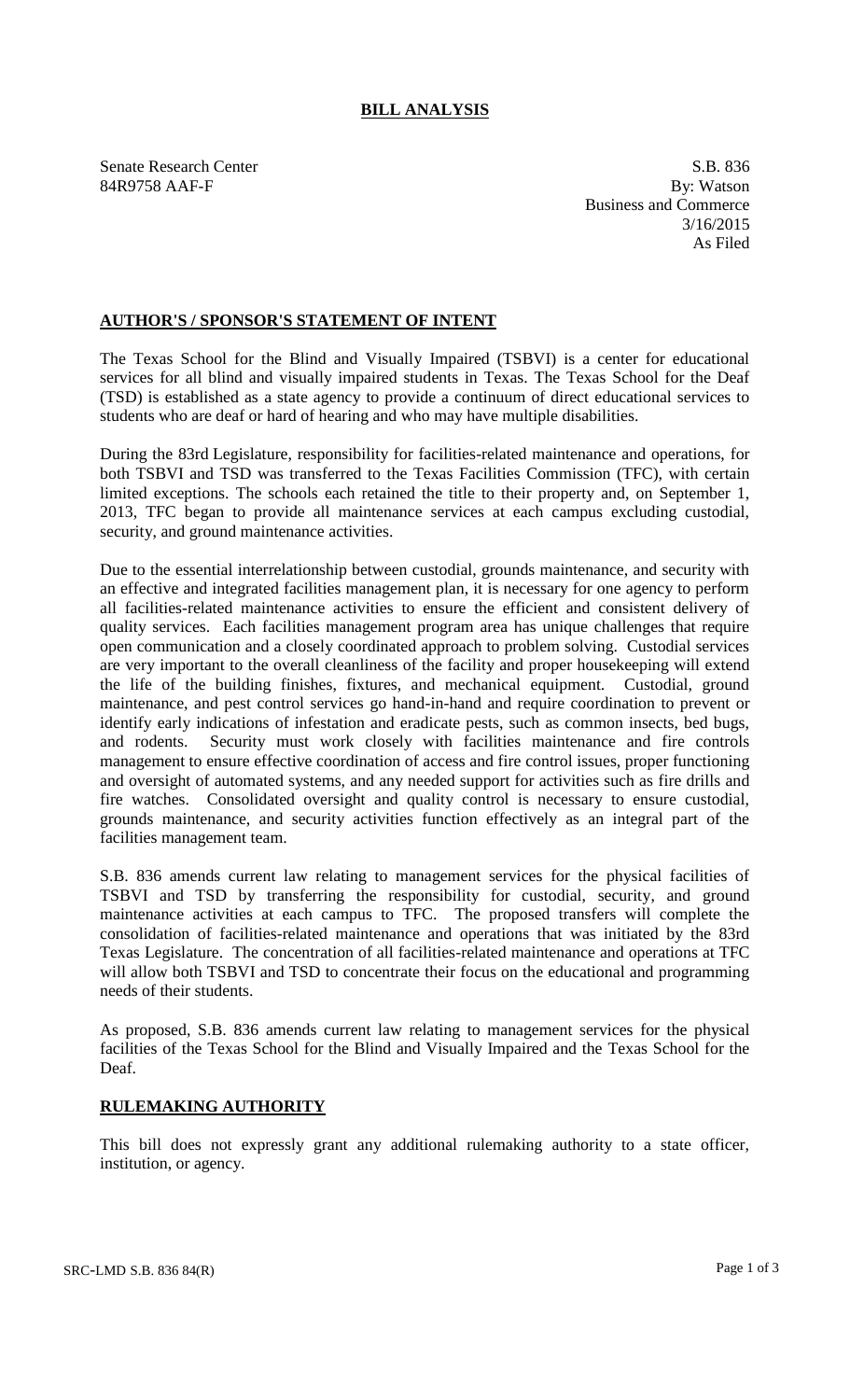## **SECTION BY SECTION ANALYSIS**

SECTION 1. Amends Section 30.022(h-1), Education Code, as follows:

(h-1) Requires the Texas Facilities Commission (TFC) to provide all facilities maintenance services for the physical facilities of the Texas School for the Blind and Visually Impaired (TSBVI) as provided by Section 2165.007 (Facilities Management Services), Government Code, rather than as provided by a memorandum of understanding between the school's governing board and TFC. Deletes existing text requiring TFC to provide services including facilities construction, cabling, facility reconfiguration, and any other services.

SECTION 2. Amends Section 30.052(h-1), Education Code, as follows:

(h-1) Requires TFC to provide all facilities maintenance services for the physical facilities of the Texas School for the Deaf (TSD) as provided by Section 2165.007 (Facilities Management Services), Government Code, rather than as provided by a memorandum of understanding between the school's governing board and TFC. Deletes existing text requiring TFC to provide services including facilities construction, cabling, facility reconfiguration, and any other services.

SECTION 3. Amends Section 2165.007(b), Government Code, by deleting existing text providing that TFC's duty does not apply to facilities owned or operated by TSBVI or facilities owned or operated by TSD. Makes a nonsubstantive change.

SECTION 4. (a) Provides that, not later than January 1, 2016, the following are transferred from TSBVI to TFC:

> (1) all remaining powers, duties, functions, programs, and activities of the TSBVI relating to the maintenance of the school's physical facilities;

> (2) any obligations and contracts of TSBVI that are directly related to implementing a power, duty, function, program, or activity transferred under this subsection; and

> (3) all property and records in the custody of TSBVI that are related to a power, duty, function, program, or activity transferred under this subsection and all funds appropriated by the legislature for that power, duty, function, program, or activity.

(b) Requires TFC and TSBVI to enter into a memorandum of understanding that establishes a plan for the identification and transfer of the records, personnel, property, and unspent appropriations of TSBVI that are used for purposes of the commission's powers and duties directly related to the maintenance of the school's physical facilities under Section 30.022 (Governance of the Texas School for the Blind and Visually Impaired), Education Code.

SECTION 5. (a) Provides that, not later than January 1, 2016, the following are transferred from TSD to TFC:

> (1) all remaining powers, duties, functions, programs, and activities of TSD relating to the maintenance of the school's physical facilities;

> (2) any obligations and contracts of TSD that are directly related to implementing a power, duty, function, program, or activity transferred under this subsection; and

> (3) all property and records in the custody of TSD that are related to a power, duty, function, program, or activity transferred under this subsection and all funds appropriated by the legislature for that power, duty, function, program, or activity.